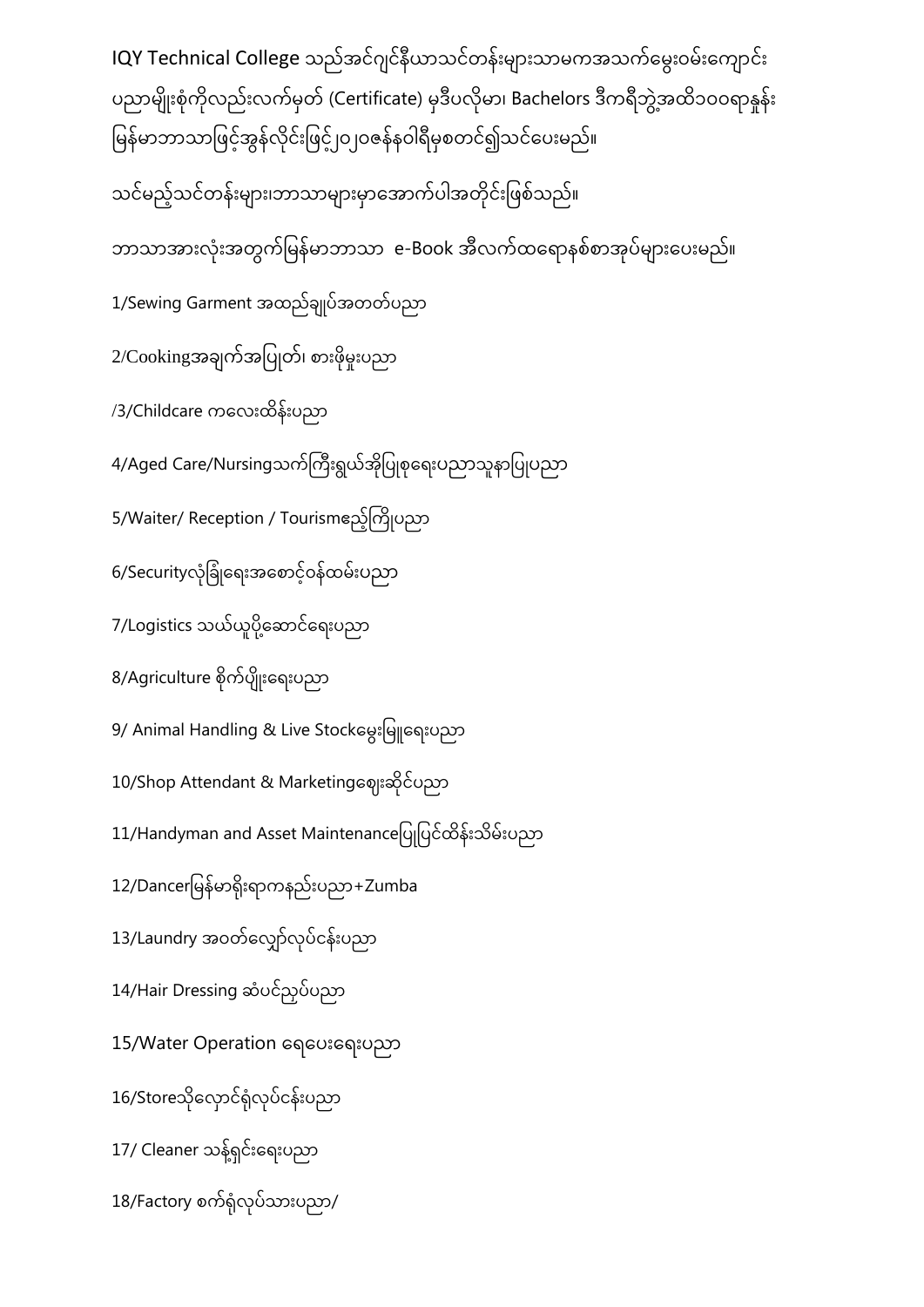19/ Maintenance ပြင်ရေးလုပ်သားပညာ

20/Printing ပုံနှိပ်လုပ်သားပညာ

21/Postal Worker/Library စာပို့လုပ်ငန်းပညာ စာကြည့်တိုက်လုပ်ငန်းပညာ

22/ Teachers Aidesပညာရေးအကူလုပ်သားပညာ

23/Production and Industry ကုန်ထုတ်လုပ်သားပညာ

24/Visual Arts and Crafts လက်မှုအနုံပညာ

25/Screen Media သတင်းနှင့်ရှပ်သံပညာ

အသက်မွေးဝမ်းကျောင်း ပညာမျိုးစုံကိုBachelors ဒီကရီဘွဲ့အထိစီစဉ်ပြီးအဆင့်မြှင့်တင်ခြင်းကို Australia, USA, UK နိုင်ငံများအတိုင်းမြန်မာနိုင်ငံတွင်စတင်ကာမြန်မာလိုသင်မည်။ Australia ၏ TAFE (Technical and Further Education) စံနစ်ကိုမြန်မာနိုင်ငံတွင် IQY Technical College က၂၀၂၀ဇန်နဝါရီမှမြန်မာဘာသာအွန်လိုင်းဖြင့်စတင်ပြီဖြစ်သည်။

## <u>စာရင်းသွင်းရန်လင့်</u>

<https://www.emailmeform.com/builder/form/PXcY6O9gHaafufMf52exs>

**Diploma Advanced Diploma and Bachelor of Work Studies -Garment**  အထည်ချ ပ်အတတ်ပညာ

| WS101          | <b>Vocational Studies</b> |
|----------------|---------------------------|
| WS102          | <b>Safety Training</b>    |
| WS103          | English                   |
| ADMEC 203      | Design and Technology     |
| <b>WS2001A</b> | Sewing                    |
| <b>WS2001B</b> | Garment                   |
| <b>WS2001C</b> | <b>Weaving Technology</b> |
| <b>WS3001A</b> | <b>Management Theory</b>  |
| <b>WS3001B</b> | Project                   |
| <b>WS3001C</b> | <b>Work Experience</b>    |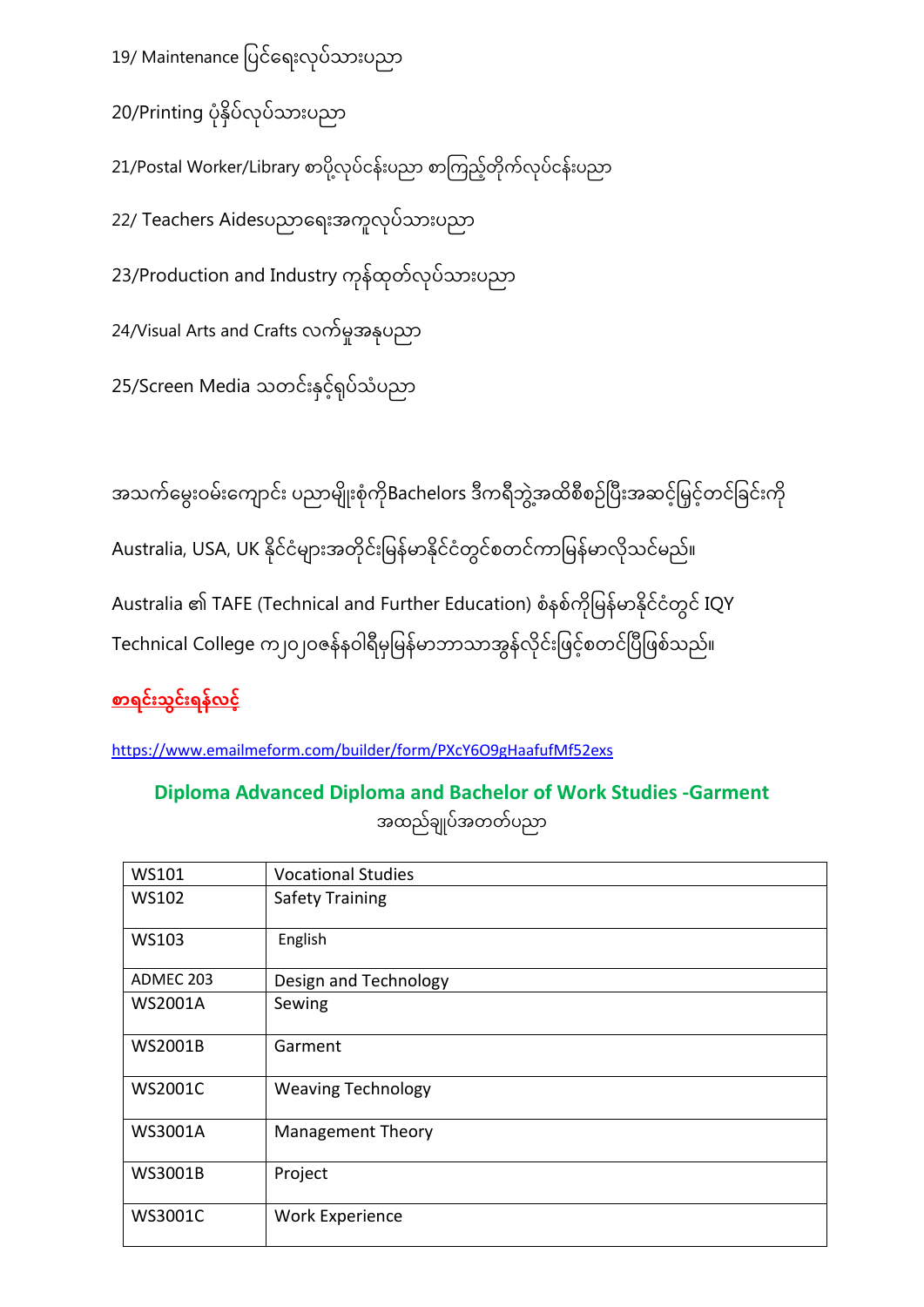## **Diploma Advanced Diploma and Bachelor of Work Studies -Food Services**

| <b>WS101</b>   | <b>Vocational Studies</b>              |
|----------------|----------------------------------------|
| <b>WS102</b>   | <b>Safety Training</b>                 |
| <b>WS103</b>   | English                                |
| MVTC205        | <b>CERTIFICTE IN COMMUNITY SERVICE</b> |
| <b>WS2002A</b> | Cooking 1                              |
| <b>WS2002B</b> | Cooking 2                              |
| <b>WS2002C</b> | Chef                                   |
| WS3001A        | <b>Management Theory</b>               |
| WS3001B        | Project                                |
| <b>WS3001C</b> | <b>Work Experience</b>                 |

အချက်အပြုတ်၊ စားဖိုမှုးပညာ

## **Diploma Advanced Diploma and Bachelor of Work Studies -Children Services**

ကလေးထိန်းပညာ

| WS101          | <b>Vocational Studies</b>              |
|----------------|----------------------------------------|
| WS102          | <b>Safety Training</b>                 |
| WS103          | English                                |
| <b>MVTC205</b> | <b>CERTIFICTE IN COMMUNITY SERVICE</b> |
| <b>WS2003A</b> | Child studies Unit 1+2                 |
| <b>WS2003B</b> | Child studies Unit 3+4                 |
| WS2003C        | Child studies Unit 5+6                 |
| <b>WS3001A</b> | <b>Management Theory</b>               |
| <b>WS3002A</b> | Child Studies Unit 7+8                 |
| <b>WS3002B</b> | Child Studies Unit 9+10                |
| <b>WS3002C</b> | Child Studies Unit 11+12               |
| WS3002D        | Child Studies Unit 13                  |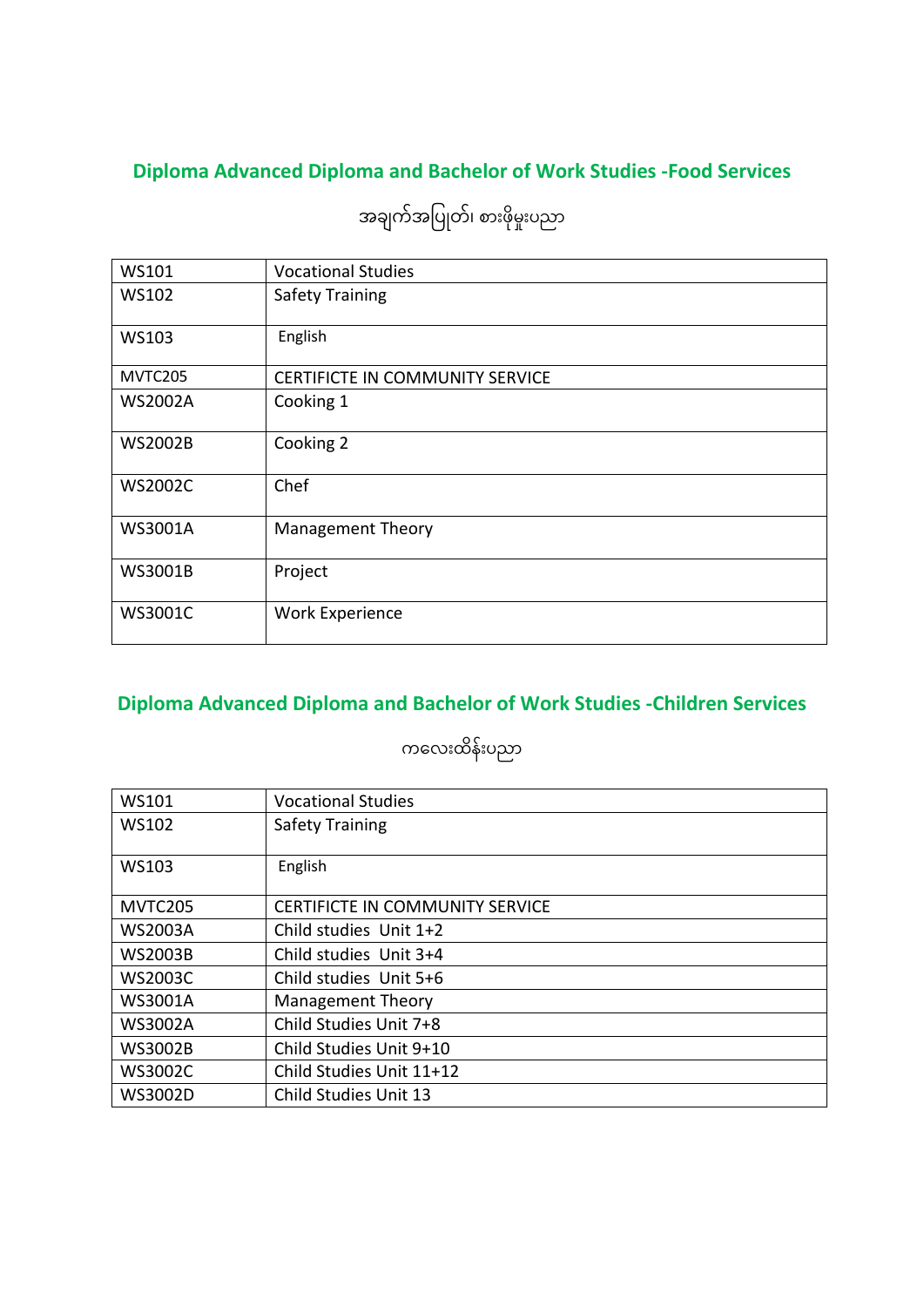### **Diploma Advanced Diploma and Bachelor of Work Studies -Aged Care Services and Nurse assisting**

## သက်ကြီးရွယ်အိုပြုစုရေးပညာသူနာပြုပညာ

| <b>WS101</b>   | <b>Vocational Studies</b>                         |
|----------------|---------------------------------------------------|
| WS102          | <b>Safety Training</b>                            |
| <b>WS103</b>   | English                                           |
| MVTC205        | <b>CERTIFICTE IN COMMUNITY SERVICE</b>            |
| <b>WS2004A</b> | <b>Aged Care</b>                                  |
| <b>WS2004B</b> | <b>Caring Protection Support Training</b>         |
| <b>WS2004C</b> | Citizenship Duty and Responsibility               |
| <b>WS2004D</b> | <b>Community Approach for Disaster Protection</b> |
| <b>WS2004E</b> | <b>Community Work</b>                             |
| <b>WS2004F</b> | <b>Democratic Service</b>                         |
| <b>WS3004A</b> | <b>Health Care of Displaced People</b>            |
| <b>WS3004B</b> | Home Care Domestic Assistant Support              |
| <b>WS3004C</b> | <b>Mental Health</b>                              |
| <b>WS3004D</b> | <b>Nursing Law</b>                                |
| <b>WS3004E</b> | <b>Welfare Tasks</b>                              |
| <b>WS3004F</b> | <b>Standardized Health Messages</b>               |

#### **Diploma Advanced Diploma and Bachelor of Work Studies -Customer Services, guest House Waiter and Tourism**

ဧည့်ကြိုပညာ

| <b>WS101</b>   | <b>Vocational Studies</b>              |
|----------------|----------------------------------------|
| <b>WS102</b>   | <b>Safety Training</b>                 |
| WS103          | English                                |
| MVTC205        | <b>CERTIFICTE IN COMMUNITY SERVICE</b> |
| <b>WS2005A</b> | Reception and Guest House Operation    |
| <b>WS2005B</b> | <b>Tourism and Tour Guide</b>          |
| WS3001A        | <b>Management Theory</b>               |
| <b>WS3001B</b> | Project                                |
| <b>WS3001C</b> | <b>Work Experience</b>                 |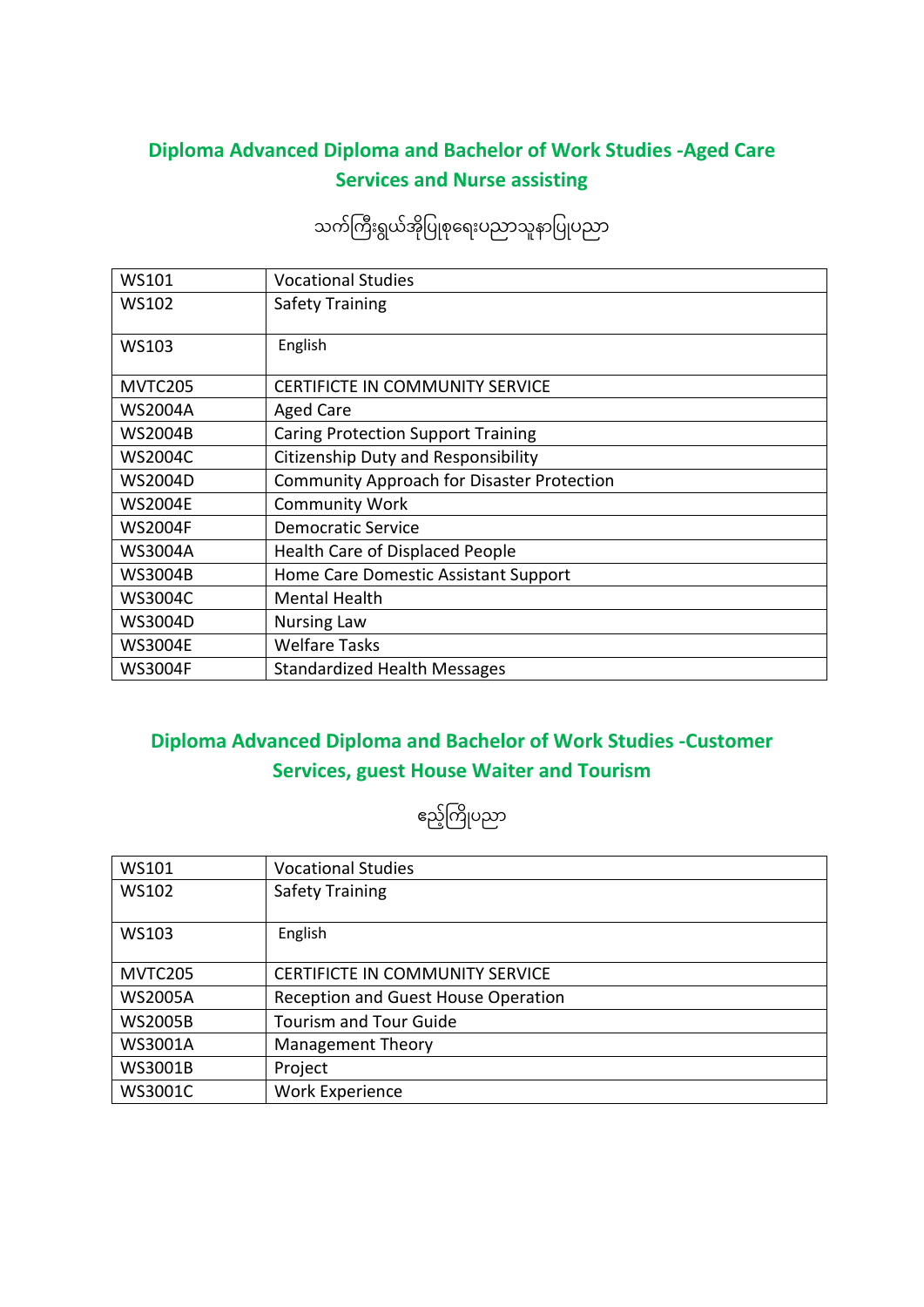### **Diploma Advanced Diploma and Bachelor of Work Studies-Public Safety**

| <b>WS101</b>   | <b>Vocational Studies</b>                    |
|----------------|----------------------------------------------|
| <b>WS102</b>   | <b>Safety Training</b>                       |
| <b>WS103</b>   | English                                      |
| MVTC208        | <b>CERTIFICATE IN PUBLIC SAFETY</b>          |
| <b>WS2006A</b> | Civil servant codes                          |
| <b>WS2006B</b> | <b>Community Security</b>                    |
| <b>WS2006C</b> | <b>Ethics</b>                                |
| <b>WS2006D</b> | Freedom of Judges and Lawyers                |
| <b>WS2006E</b> | <b>Human Trafficking Protection</b>          |
| <b>WS2006F</b> | <b>Humanity Works Protection of Violence</b> |
| <b>WS3006A</b> | Legal Defence                                |
| <b>WS3006B</b> | Police Task                                  |
| <b>WS3006C</b> | Safety in Education Establishment            |
| <b>WS3006D</b> | <b>Safety Protection Training</b>            |
| <b>WS3006E</b> | <b>School Security</b>                       |
| <b>WS3006F</b> | Urban Safety                                 |
| <b>WS3006G</b> | <b>Working at Company</b>                    |

လုံခြုံရေးအစောင့်ဝန်ထမ်းပညာ

### **Diploma Advanced Diploma and Bachelor of Work Studies-Transport and Logistics**

## သယ်ယူပို့ဆောင်ရေးပညာ

| WS101          | <b>Vocational Studies</b>                |
|----------------|------------------------------------------|
| <b>WS102</b>   | <b>Safety Training</b>                   |
|                |                                          |
| <b>WS103</b>   | English                                  |
|                |                                          |
| MVTC209        | <b>CERTIFICATE IN LOGISTICS</b>          |
| <b>WS2007A</b> | Driver Hand Book and Rules               |
| <b>WS2007B</b> | <b>Driving Laws</b>                      |
| <b>WS2007C</b> | <b>Truck Driving System</b>              |
| <b>WS3001A</b> | <b>Management Theory</b>                 |
| <b>WS3001B</b> | <b>Project (Planning Cargo Movement)</b> |
| <b>WS3001C</b> | <b>Work Experience</b>                   |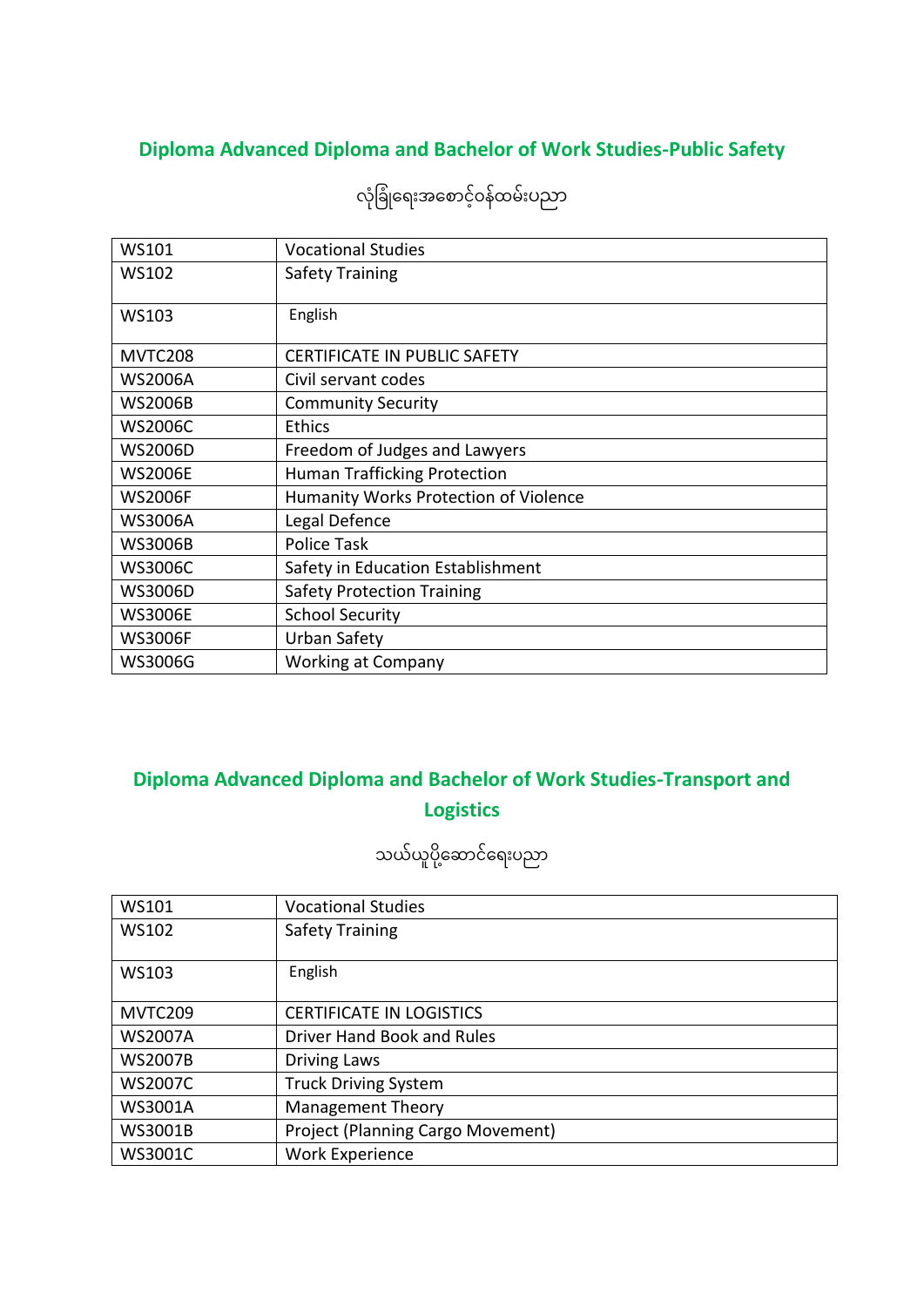## **Diploma Advanced Diploma and Bachelor of Work Studies—Agri Foods Production and Bachelor of Agriculture**

| WS101          | <b>Vocational Studies</b>                  |
|----------------|--------------------------------------------|
| <b>WS102</b>   | <b>Safety Training</b>                     |
| <b>WS103</b>   | English                                    |
| MVTC201        | CERTIFICATE IN AGRICULTURE FOOD PRODUCTION |
| Y1112SC        | Science (Optional)                         |
| Y1112Ch        | Chemistry (Optional)                       |
| <b>WS2008A</b> | Agricultural Law                           |
| <b>WS2008B</b> | <b>Agricultural Technology</b>             |
| <b>WS2008C</b> | Coffee and Seasonal Crops                  |
| <b>WS2008D</b> | <b>Cotton Production</b>                   |
| <b>WS2008E</b> | Crops                                      |
| <b>WS2008F</b> | <b>Garden Plantation</b>                   |
| <b>WS3008A</b> | Long term Crops                            |
| <b>WS3008B</b> | <b>Pest Protection</b>                     |
| <b>WS3008C</b> | Properties of Crops                        |
| WS3008D        | <b>Rice Production</b>                     |
| <b>WS3008E</b> | Seeds Storage and Usage                    |
| WS3001A        | Management Theory                          |
| WS3001B        | Project                                    |
| WS3001C        | <b>Work Experience</b>                     |

စိုက်ပျိုးရေးပညာစာအုပ်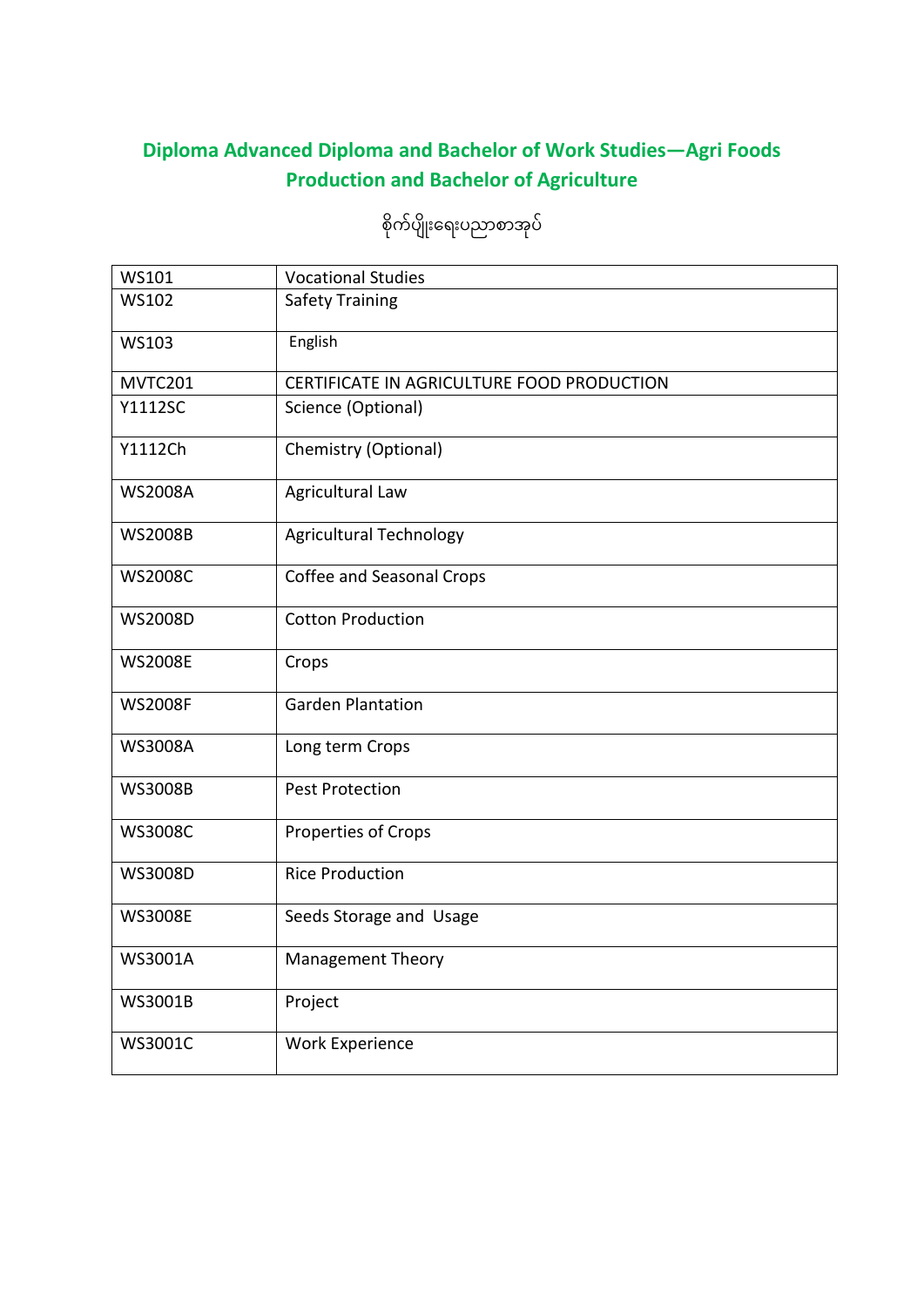#### **Diploma Advanced Diploma and Bachelor of Work Studies-Animal Handling and Live Stock**

မွေးမြူရေးပညာ

| <b>WS101</b>   | <b>Vocational Studies</b>              |
|----------------|----------------------------------------|
| <b>WS102</b>   | <b>Safety Training</b>                 |
| WS103          | English                                |
| MVTC202        | <b>CERTIFICATE IN ANIMALS HANDLING</b> |
| Y1112SC        | Science (Optional)                     |
| Y1112Ch        | Chemistry (Optional)                   |
| <b>WS2009A</b> | <b>Animal Diseases</b>                 |
| <b>WS2009B</b> | <b>Animal Foods</b>                    |
| <b>WS2009C</b> | <b>Community Cooperation</b>           |
| <b>WS2009D</b> | <b>Fish Farming</b>                    |
| <b>WS2009E</b> | Live Stock Techniques                  |
| <b>WS3009A</b> | Scientific-Terminology                 |
| <b>WS3009B</b> | <b>Township Disaster Management</b>    |
| <b>WS3009C</b> | Live Stock Knowledge                   |
| <b>WS3001A</b> | <b>Management Theory</b>               |
| WS3001B        | Project                                |

#### **Diploma Advanced Diploma and Bachelor of Work Studies-Sales and Marketing**

ဈေးဆိုင်ပညာ

| WS101          | <b>Vocational Studies</b>                      |
|----------------|------------------------------------------------|
| <b>WS102</b>   | <b>Safety Training</b>                         |
|                |                                                |
| <b>WS103</b>   | English                                        |
|                |                                                |
| MVTC203        | <b>CERTIFICATE IN BUSINESS</b>                 |
| <b>WS2010A</b> | <b>Anti Corruption Studies</b>                 |
| <b>WS2010B</b> | <b>Company Business Ethics</b>                 |
| <b>WS2010C</b> | <b>Employing Person with Disability</b>        |
| <b>WS3010A</b> | Money Management for shopkeepers               |
| <b>WS3010B</b> | Anti Human-Trafficking in Small Businesses     |
| <b>WS3010C</b> | Right and Responsibility in Business Operation |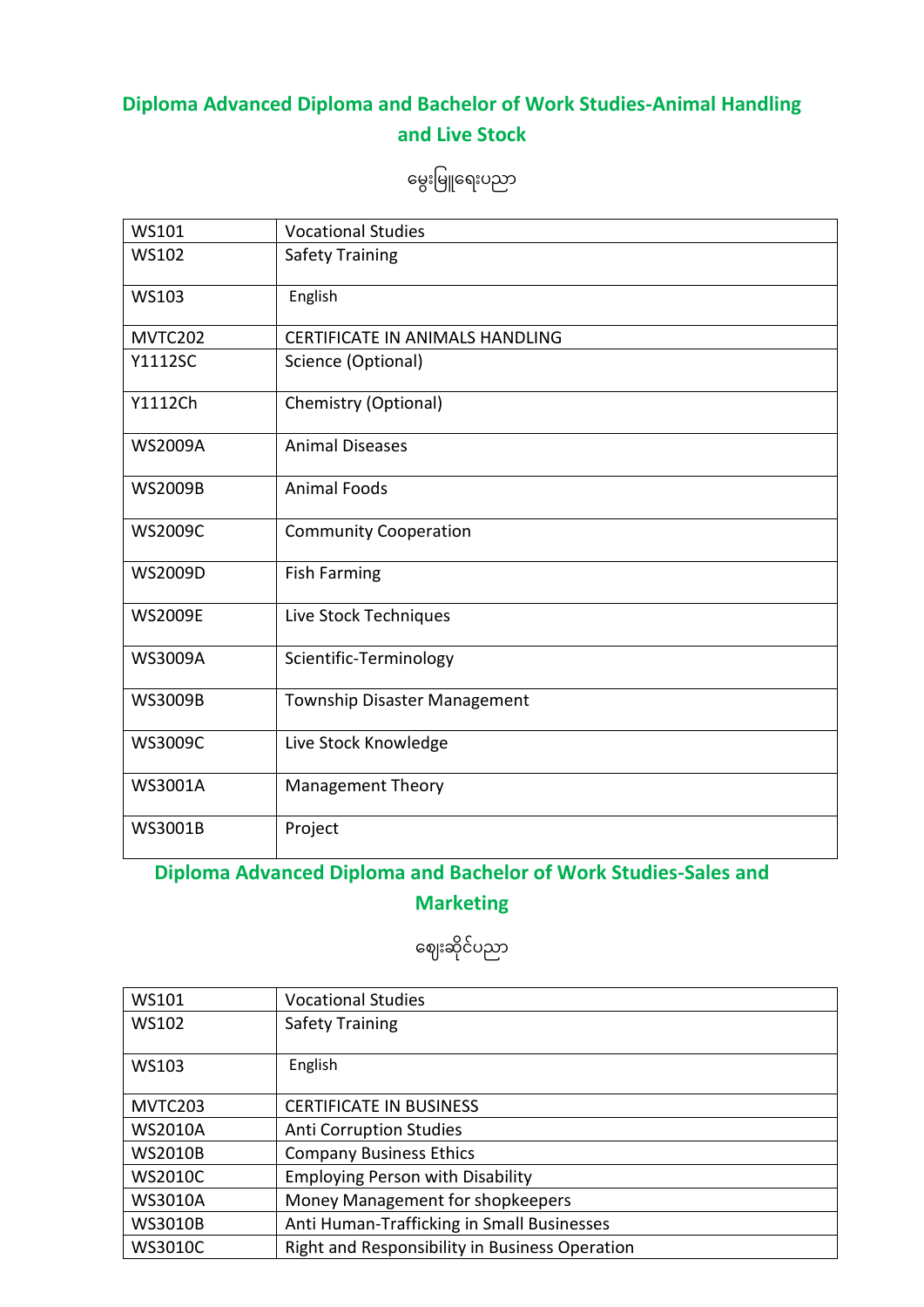| WS3001A | Management Theory |
|---------|-------------------|
| WS3001C | Work Experience   |

#### **Diploma Advanced Diploma and Bachelor of Work Studies-Handyman Properties Services**

ပြုပြင်ထိန်းသိမ်းပညာ

| WS101          | <b>Vocational Studies</b>                 |
|----------------|-------------------------------------------|
| <b>WS102</b>   | <b>Safety Training</b>                    |
| WS103          | English                                   |
| <b>MVTC206</b> | <b>CERTIFICATE IN PROPERTIES SERVICES</b> |
| Y1112Sc        | Science                                   |
| Y!!!2Ph        | Physics                                   |
| Y1112Ch        | Chemistry                                 |
| Y1112M         | <b>Mathematics</b>                        |
| <b>WS2010A</b> | Concrete Structure                        |
| <b>WS2010B</b> | <b>Safety Control</b>                     |
| <b>WS2010C</b> | <b>Bridge Maintenance</b>                 |
| <b>WS3011A</b> | <b>Bitumen</b>                            |
| <b>WS3011B</b> | Cement                                    |
| WS3011C        | <b>Deformed Bars</b>                      |
| WS3001B        | Project                                   |
| <b>WS3001C</b> | Work Experience                           |

#### **Diploma Advanced Diploma and Bachelor of Work Studies-Performing**

ကနည််းပညာ

| WS101          | <b>Vocational Studies</b>        |
|----------------|----------------------------------|
| WS102          | <b>Safety Training</b>           |
|                |                                  |
| WS103          | English                          |
|                |                                  |
| MVTC207        | <b>CERTIFICATE IN PERFORMING</b> |
| <b>WS2012A</b> | Dancing                          |
| <b>WS2012B</b> | Zumba                            |
| <b>WS2012C</b> | <b>Multilingual Education</b>    |
| <b>WS3001A</b> | <b>Management Theory</b>         |
| <b>WS3001B</b> | Project                          |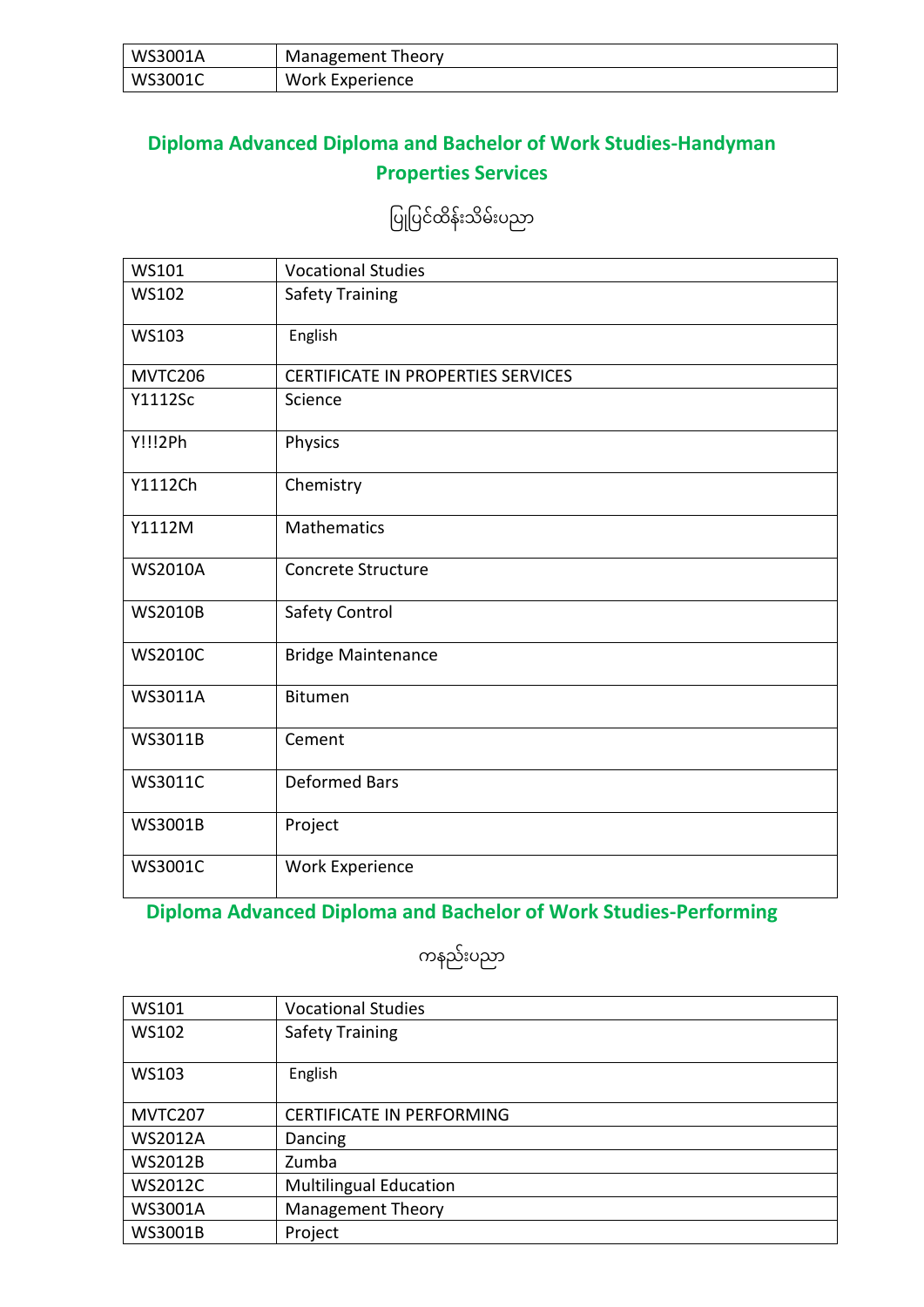| WS3001C<br>・エヒ | . Wo<br>Experience:<br>/ork<br>$- \cdot$ |
|----------------|------------------------------------------|
|----------------|------------------------------------------|

#### **Diploma Advanced Diploma and Bachelor of Work Studies-Rural Development and Water Operations**

မရမပ်းမရ်းပညာ

| WS101          | <b>Vocational Studies</b>                  |
|----------------|--------------------------------------------|
| <b>WS102</b>   | <b>Safety Training</b>                     |
| WS103          | English                                    |
| MVTC204        | CERTIFICATE IN LABORATORY WATER OPERATIONS |
| Y1112Sc        | Science                                    |
| Y!!!2Ph        | Physics                                    |
| Y1112Ch        | Chemistry                                  |
| Y1112M         | Mathematics                                |
| <b>WS2013A</b> | Mine Environmental safety                  |
| <b>WS2013B</b> | <b>Water Sanitation</b>                    |
| <b>WS2013C</b> | Rural Development                          |
| WS3001A        | <b>Management Theory</b>                   |
| WS3001B        | Project                                    |
| WS3013C        | Land Management                            |

#### **Diploma Advanced Diploma and Bachelor of Work Studies-Laundry Operations and Textile Care**

အဝတ်လျှော်လုပ်ငန်းပညာ

| WS101          | <b>Vocational Studies</b>                 |
|----------------|-------------------------------------------|
| <b>WS102</b>   | <b>Safety Training</b>                    |
|                |                                           |
| WS103          | English                                   |
|                |                                           |
| MVTC206        | <b>CERTIFICATE IN PROPERTIES SERVICES</b> |
| Y1112Sc        | Science                                   |
|                |                                           |
| Y1112Ch        | Chemistry                                 |
|                |                                           |
| <b>WS2014A</b> | Laundry Work                              |
|                |                                           |
| <b>WS2014B</b> | <b>Heat Illness</b>                       |
|                |                                           |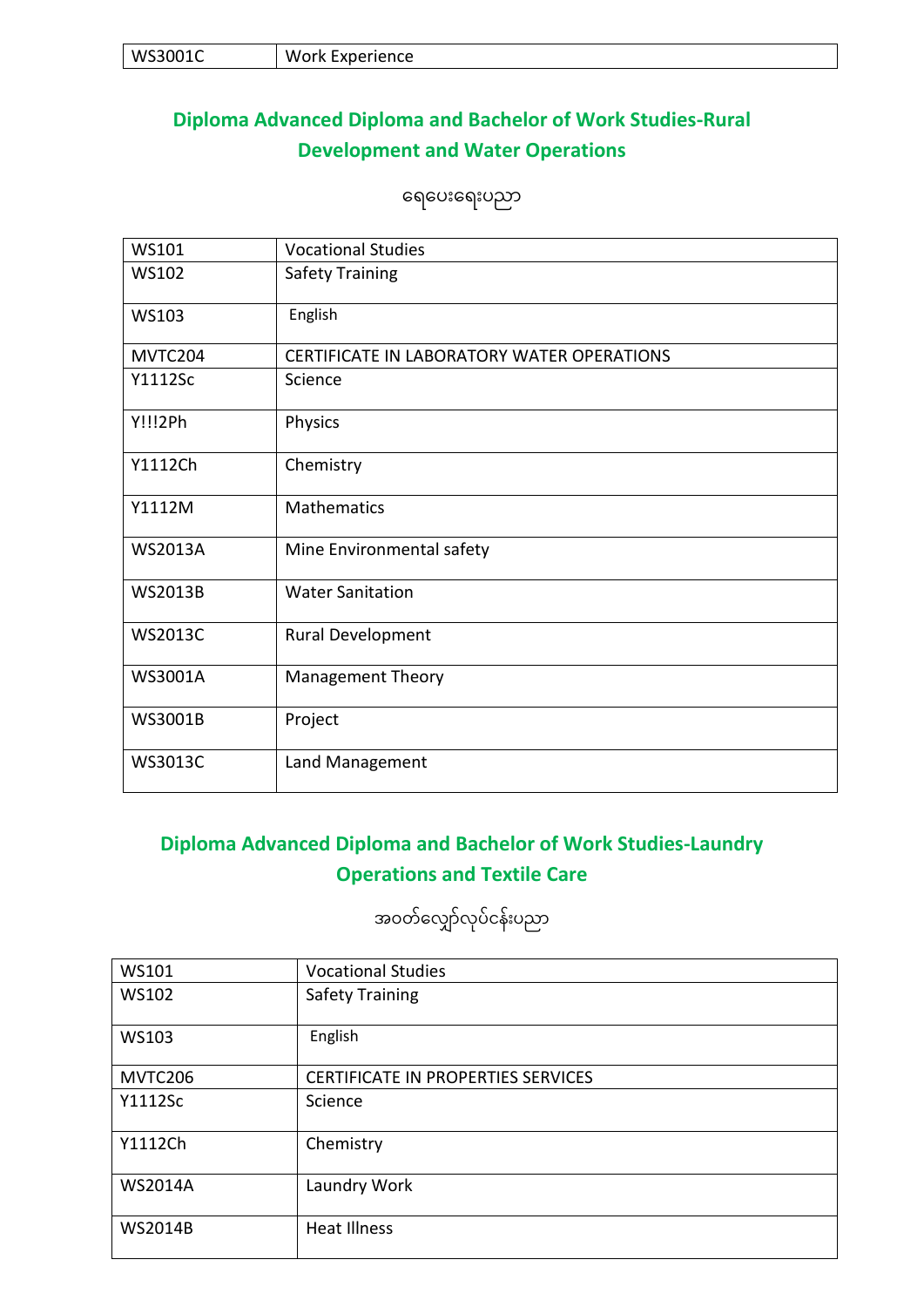| <b>WS2014C</b> | Human Rights and Tourism           |
|----------------|------------------------------------|
| <b>WS3001A</b> | <b>Management Theory</b>           |
| <b>WS3014B</b> | Project (Establishing New Laundry) |
| <b>WS3014C</b> | Work Experience-Laundry            |

#### **Diploma Advanced Diploma and Bachelor of Work Studies-Hair Dressing and Personal Services**

ဆံပင်ညှပ်ပညာ

| <b>WS101</b>   | <b>Vocational Studies</b>                                |
|----------------|----------------------------------------------------------|
| WS102          | <b>Safety Training</b>                                   |
|                |                                                          |
| <b>WS103</b>   | English                                                  |
|                |                                                          |
| MVTC205        | <b>CERTIFICTE IN COMMUNITY SERVICE</b>                   |
| <b>WS2015A</b> | Hair Dressing Theory at IQY                              |
| <b>WS2015B</b> | <b>Hair Dressing Experience</b>                          |
| <b>WS2015C</b> | Hair Dressing Training at Workplace                      |
| <b>WS3001A</b> | <b>Management Theory</b>                                 |
| <b>WS3015A</b> | Project (Establishing hair Dressing Business)            |
| <b>WS3015B</b> | <b>Work Experience (Managing Hair dressing Business)</b> |

### **Diploma Advanced Diploma and Bachelor of Work Studies-Store Materials Handling and Assessment Management**

သိုလှောင်ရုံလုပ်ငန်းပညာ

| WS101          | <b>Vocational Studies</b>                   |
|----------------|---------------------------------------------|
| WS102          | <b>Safety Training</b>                      |
|                |                                             |
| WS103          | English                                     |
|                |                                             |
| MVTC206        | <b>CERTIFICATE IN PROPERTIES SERVICES</b>   |
| <b>WS2016A</b> | Farm Storage                                |
| <b>WS2016B</b> | Chemical Storage Law                        |
| <b>WS2016C</b> | <b>Fishing Storage</b>                      |
| <b>WS3001A</b> | <b>Management Theory</b>                    |
| <b>WS3016A</b> | <b>Store Operation</b>                      |
| <b>WS3015B</b> | Agricultural Reform and Supply Chain System |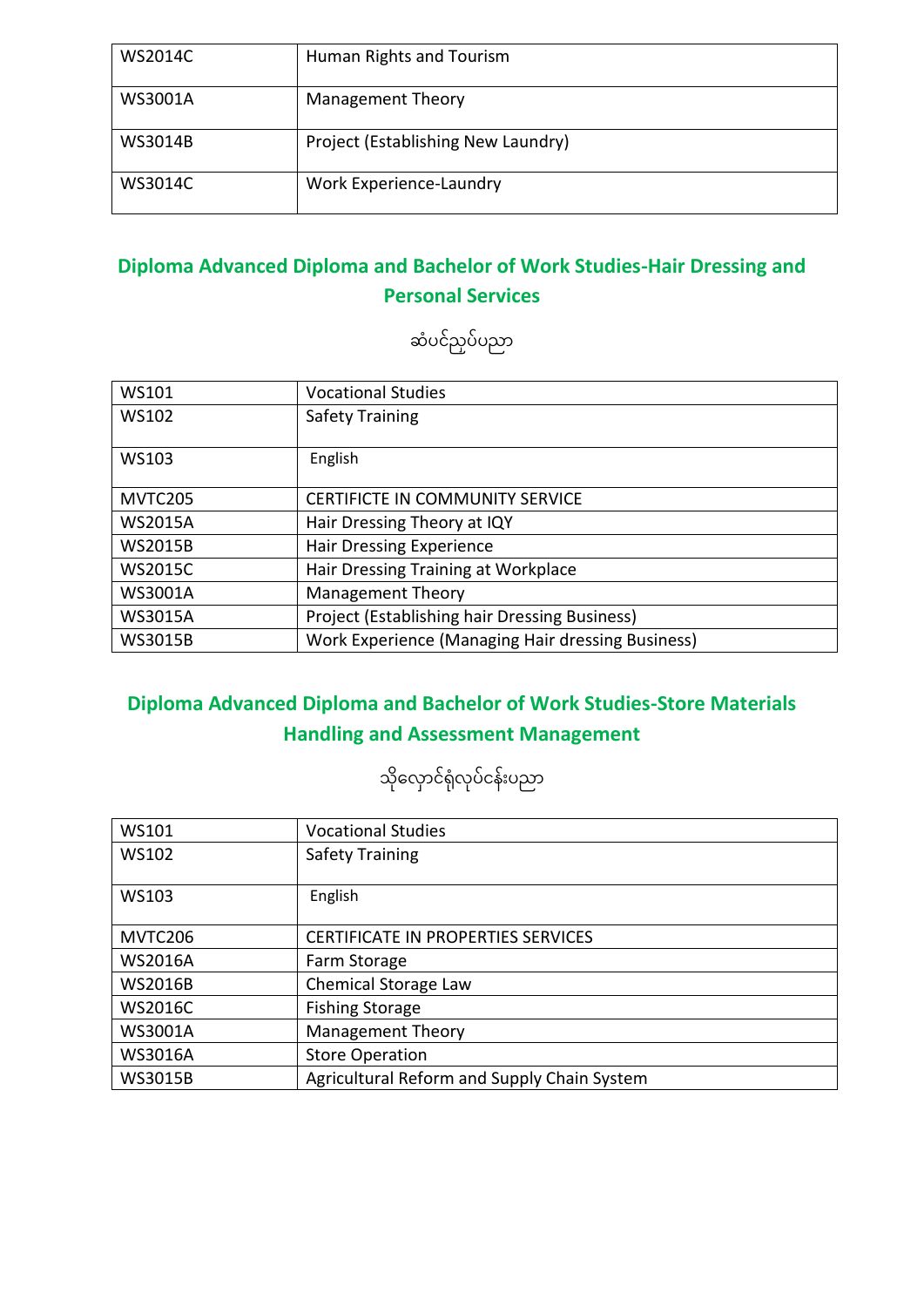#### **Diploma Advanced Diploma and Bachelor of Work Studies-Cleaning Properties Maintenance and Community Health**

သန့်ရှင်းရေးပညာ

| WS101          | <b>Vocational Studies</b>                                   |
|----------------|-------------------------------------------------------------|
| <b>WS102</b>   | <b>Safety Training</b>                                      |
|                |                                                             |
| WS103          | English                                                     |
| MVTC206        | <b>CERTIFICATE IN PROPERTIES SERVICES</b>                   |
| <b>WS2017A</b> | Cleaning                                                    |
| <b>WS2017B</b> | <b>Community Health</b>                                     |
| <b>WS2017C</b> | Protection-mainstreaming                                    |
| <b>WS2017D</b> | <b>Nutrition</b>                                            |
| <b>WS2017E</b> | <b>Gender-Responsive Programming</b>                        |
| <b>WS3001A</b> | <b>Management Theory</b>                                    |
| <b>WS3017A</b> | National Investment Plan for Rural Water Supply Sanitation  |
|                | Hygiene                                                     |
| <b>WS3015B</b> | National Strategy for Rural Water Supply Sanitation Hygiene |

#### **Diploma Advanced Diploma and Bachelor of Work Studies-Manufacturing and Industry**

စက်ရုံလုပ်သားပညာ

| <b>WS101</b>   | <b>Vocational Studies</b>                                              |
|----------------|------------------------------------------------------------------------|
| <b>WS102</b>   | <b>Safety Training</b>                                                 |
| WS103          | English                                                                |
| MVTC211        | CERTIFICATE IN ENGINEERING PRODUCTION & MANUFACTURING<br><b>THEORY</b> |
| Y1112Sc        | Science                                                                |
| <b>Y!!!2Ph</b> | Physics                                                                |
| Y1112Ch        | Chemistry                                                              |
| Y1112M         | <b>Mathematics</b>                                                     |
| <b>WS2018A</b> | Amended-Law-for-Leave-and-Holiday-Law                                  |
| <b>WS2018B</b> | <b>Employment Contract</b>                                             |
| <b>WS2018C</b> | <b>Equal Employment Right</b>                                          |
| <b>WS2018D</b> | <b>Factory Work</b>                                                    |
| <b>WS2018E</b> | Factory-Act Amended                                                    |
| <b>WS2018F</b> | Code of Conduct                                                        |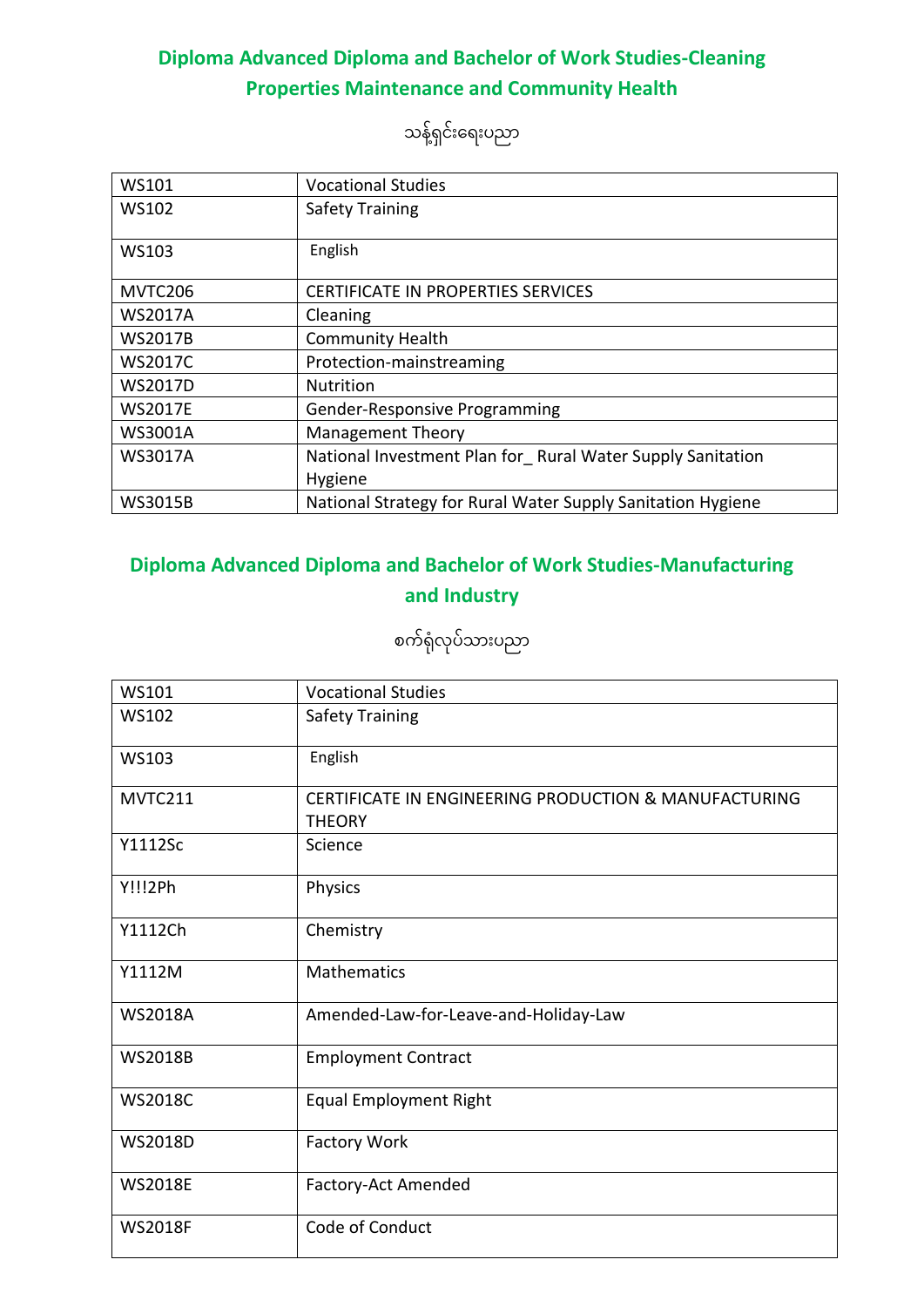| <b>WS2018G</b>  | Human Right                     |
|-----------------|---------------------------------|
| WS3001A         | <b>Management Theory</b>        |
| <b>WS3018A</b>  | <b>Environmental Assessment</b> |
| <b>WS3018B</b>  | Payment Laws                    |
| <b>WS3018BC</b> | Second-Dispute-Settlement-Law   |
| WS3018D         | <b>Worker Compensation</b>      |
| <b>WS3018E</b>  | Shop and Office Place Law       |
| <b>WS3018F</b>  | Social Security Rule            |

## **Diploma Advanced Diploma and Bachelor of Work Studies-Clerk of Work**

ပြုပြင်ရေးလုပ်သားပညာ

| <b>WS101</b>   | <b>Vocational Studies</b>                                          |
|----------------|--------------------------------------------------------------------|
| <b>WS102</b>   | <b>Safety Training</b>                                             |
| <b>WS103</b>   | English                                                            |
| MVTC211        | CERTIFICATE IN ENGINEERING PRODUCTION & MANUFACTURING<br>THEORY OR |
| MVTC206        | CERTIFICATE IN PROPERTIES SERVICES                                 |
| <b>Y1112Sc</b> | Science                                                            |
| Y!!!2Ph        | Physics                                                            |
| Y1112Ch        | Chemistry                                                          |
| Y1112M         | <b>Mathematics</b>                                                 |
| <b>WS2018A</b> | Amended-Law-for-Leave-and-Holiday-Law                              |
| <b>WS2018B</b> | <b>Employment Contract</b>                                         |
| <b>WS2018C</b> | <b>Equal Employment Right</b>                                      |
| WS2018D        | <b>Factory Work</b>                                                |
| <b>WS2018E</b> | Factory-Act Amended                                                |
| <b>WS2018F</b> | Code of Conduct                                                    |
| <b>WS2018G</b> | Human Right                                                        |
| <b>WS3001A</b> | <b>Management Theory</b>                                           |
| <b>WS3018A</b> | <b>Environmental Assessment</b>                                    |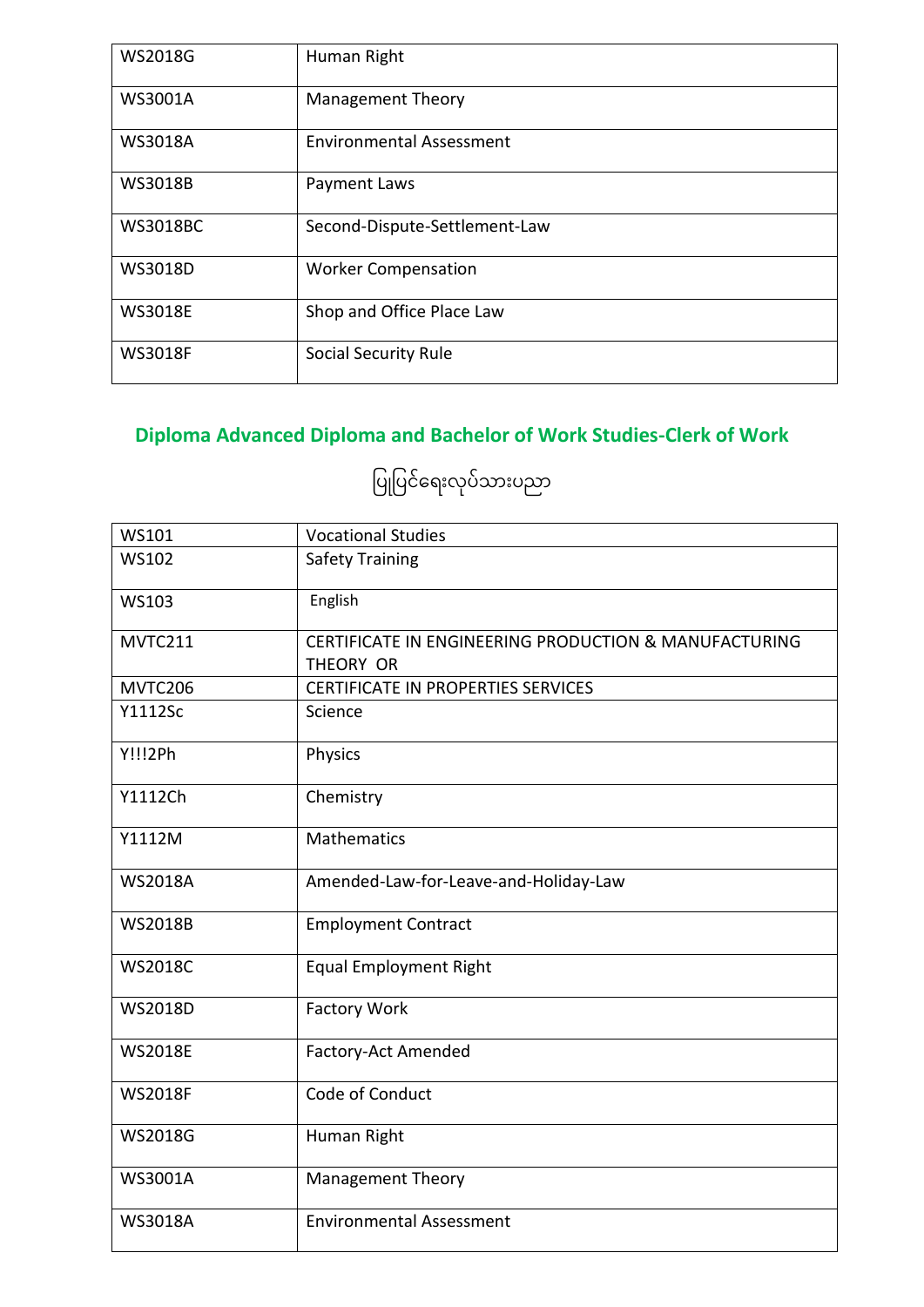| <b>WS3018B</b>  | Payment Laws                  |
|-----------------|-------------------------------|
| <b>WS3018BC</b> | Second-Dispute-Settlement-Law |
| WS3018D         | <b>Worker Compensation</b>    |
| <b>WS3018E</b>  | Shop and Office Place Law     |
| <b>WS3018F</b>  | <b>Social Security Rule</b>   |

## **Diploma Advanced Diploma and Bachelor of Work Studies- Printing and Manufacturing**

ပုံနှိပ်လုပ်သားပညာ

| WS101           | <b>Vocational Studies</b>             |
|-----------------|---------------------------------------|
| <b>WS102</b>    | <b>Safety Training</b>                |
| <b>WS103</b>    | English                               |
| MVTC210         | CERTIFICATE IN INFORMATION TECHNOLOGY |
| ADMEC203        | Design and Technology                 |
| Y1112Sc         | Science                               |
| Y!!!2Ph         | Physics                               |
| Y1112Ch         | Chemistry                             |
| Y1112M          | <b>Mathematics</b>                    |
| <b>WS2018A</b>  | Amended-Law-for-Leave-and-Holiday-Law |
| <b>WS2018B</b>  | <b>Employment Contract</b>            |
| <b>WS2018C</b>  | <b>Equal Employment Right</b>         |
| <b>WS2018D</b>  | <b>Factory Work</b>                   |
| <b>WS2018E</b>  | Factory-Act Amended                   |
| <b>WS2018F</b>  | Code of Conduct                       |
| <b>WS2018G</b>  | Human Right                           |
| <b>WS3001A</b>  | <b>Management Theory</b>              |
| <b>WS3018A</b>  | <b>Environmental Assessment</b>       |
| <b>WS3018B</b>  | Payment Laws                          |
| <b>WS3018BC</b> | Second-Dispute-Settlement-Law         |
| WS3018D         | <b>Worker Compensation</b>            |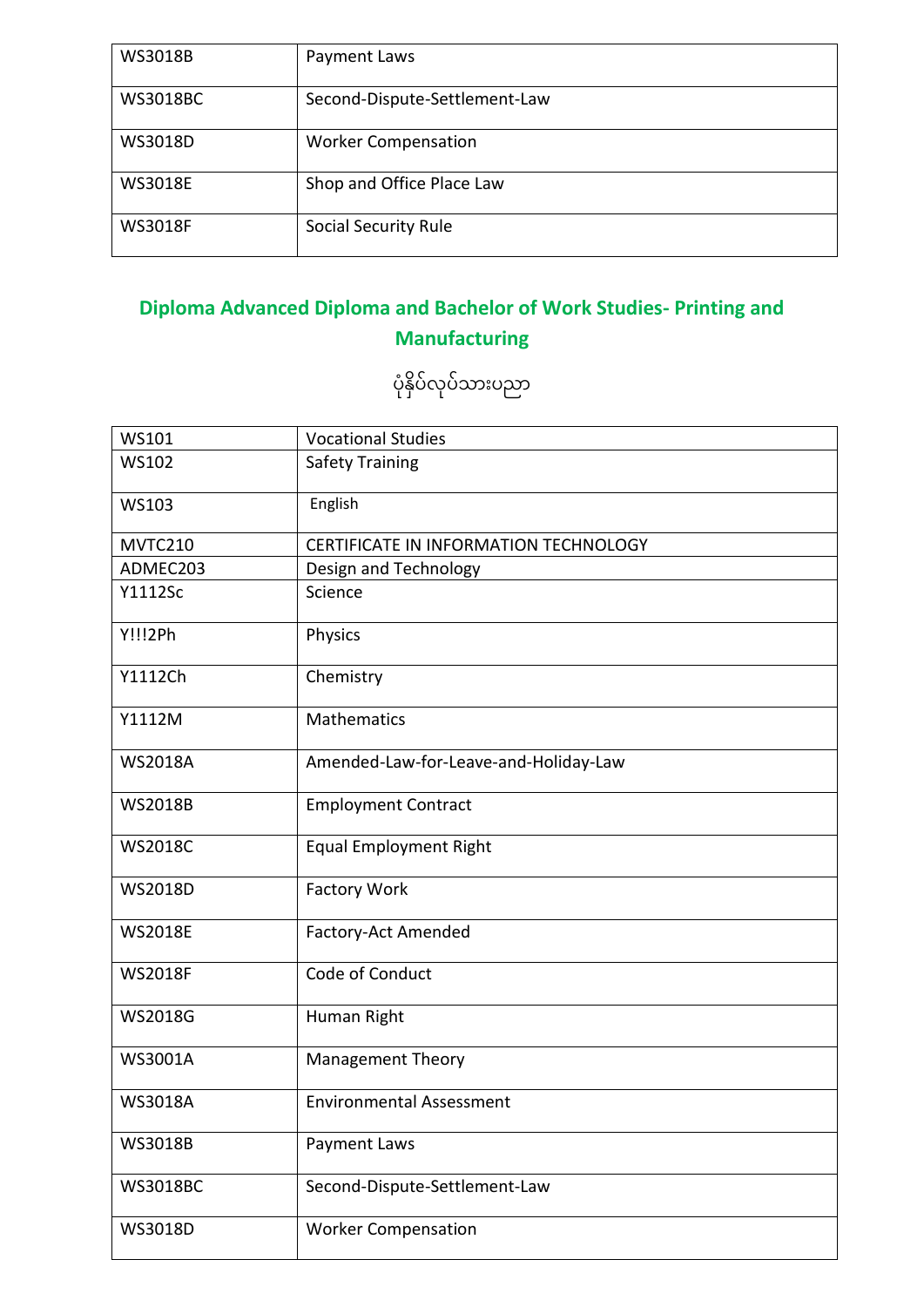| WS3018E        | Shop and Office Place Law |
|----------------|---------------------------|
| <b>WS3018F</b> | Social Security Rule      |

#### **Diploma Advanced Diploma and Bachelor of Work Studies-Postal and Library Services**

စာပို့လုပ်ငန်းပညာ စာကြည့်တိုက်လုပ်ငန်းပညာ

| WS101          | <b>Vocational Studies</b>                    |
|----------------|----------------------------------------------|
| <b>WS102</b>   | <b>Safety Training</b>                       |
| <b>WS103</b>   | English                                      |
| MVTC203        | <b>CERTIFICATE IN BUSINESS</b>               |
| MVTC210        | <b>CERTIFICATE IN INFORMATION TECHNOLOGY</b> |
| <b>WS2021A</b> | Ancient and Modern libraries in Myanmar      |
| <b>WS2021B</b> | Postal and Library Service                   |
| <b>WS2021C</b> | <b>Postal Service</b>                        |
| <b>WS3001A</b> | <b>Management Theory</b>                     |
| WS3001B        | Project                                      |
| <b>WS3001C</b> | <b>Work Experience</b>                       |
| <b>WS3021A</b> | Procedural Safeguard                         |

#### **Diploma Advanced Diploma and Bachelor of Work Studies-Teacher Aides and Education Support**

ပညာရေးအကူလုပ်သားပညာ

| WS101          | <b>Vocational Studies</b>               |
|----------------|-----------------------------------------|
| <b>WS102</b>   | <b>Safety Training</b>                  |
| <b>WS103</b>   | English                                 |
| MVTC203        | <b>CERTIFICATE IN BUSINESS</b>          |
| MVTC210        | CERTIFICATE IN INFORMATION TECHNOLOGY   |
| <b>WS2022A</b> | Procedural-Safeguard                    |
| <b>WS2022B</b> | <b>Continuing Education</b>             |
| <b>WS2022C</b> | Minimum Standard                        |
| <b>WS2022D</b> | Teacher Aides School Health Development |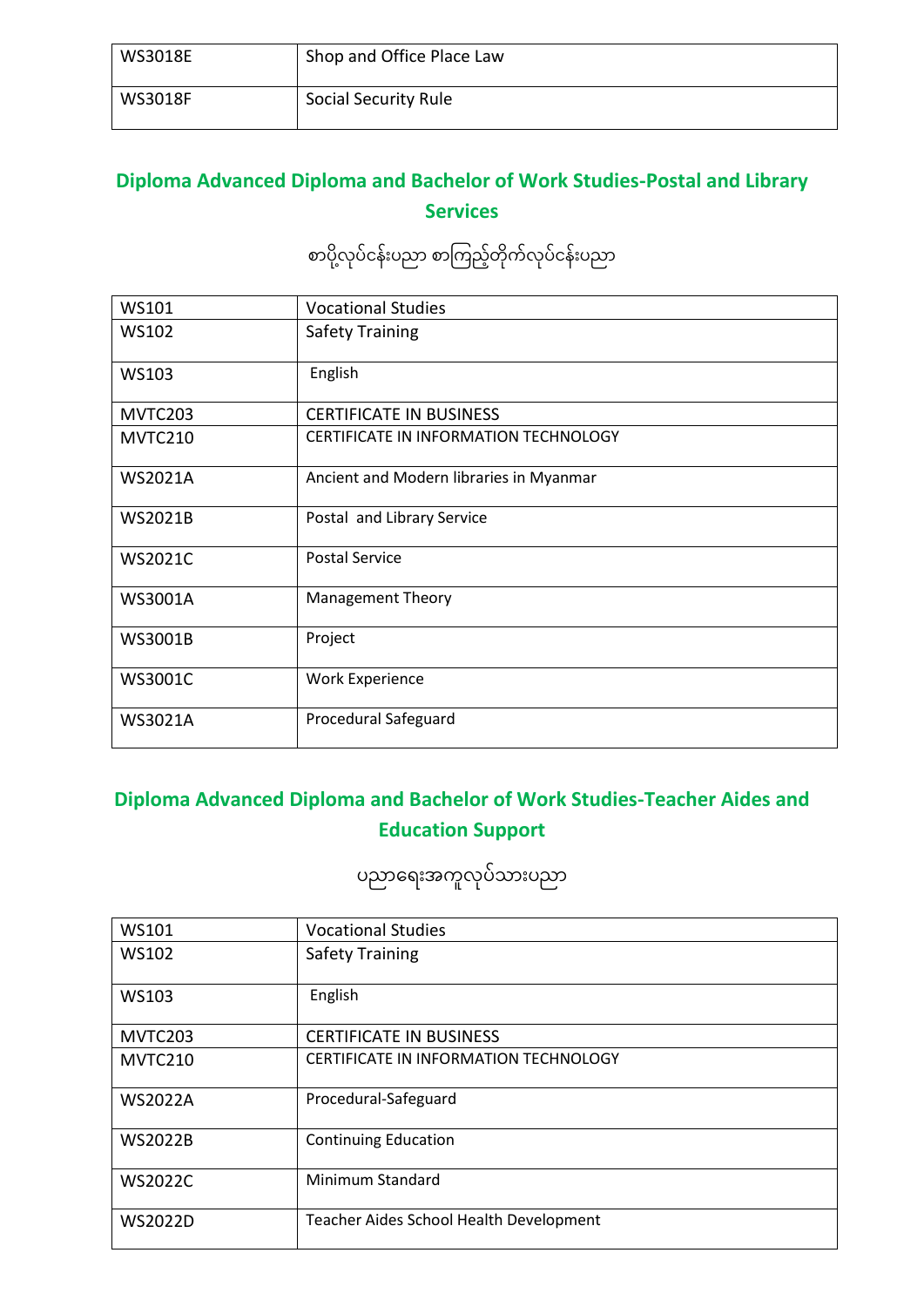| <b>WS2022E</b>  | <b>Rural Development</b>              |
|-----------------|---------------------------------------|
| <b>WS3022A</b>  | <b>Teacher Aides School Safety</b>    |
| <b>WS3022B</b>  | Teacher Aides School Students Support |
| <b>WS3022C</b>  | <b>Water Sanitation</b>               |
| <b>WS3022AD</b> | Minimum standard Part 2               |
| <b>WS3001A</b>  | <b>Management Theory</b>              |

## **Diploma Advanced Diploma and Bachelor of Work Studies-Production and Industry**

ကုန်ထုတ်လုပ်သားပညာ

| WS101          | <b>Vocational Studies</b>                                          |
|----------------|--------------------------------------------------------------------|
| <b>WS102</b>   | <b>Safety Training</b>                                             |
| <b>WS103</b>   | English                                                            |
| MVTC211        | CERTIFICATE IN ENGINEERING PRODUCTION & MANUFACTURING<br>THEORY OR |
| MVTC206        | CERTIFICATE IN PROPERTIES SERVICES                                 |
| <b>Y1112Sc</b> | Science                                                            |
| Y!!!2Ph        | Physics                                                            |
| Y1112Ch        | Chemistry                                                          |
| Y1112M         | <b>Mathematics</b>                                                 |
| <b>WS2018A</b> | Amended-Law-for-Leave-and-Holiday-Law                              |
| <b>WS2018B</b> | <b>Employment Contract</b>                                         |
| <b>WS2018C</b> | <b>Equal Employment Right</b>                                      |
| <b>WS2018D</b> | <b>Factory Work</b>                                                |
| <b>WS2018E</b> | Factory-Act Amended                                                |
| <b>WS2018F</b> | Code of Conduct                                                    |
| <b>WS2018G</b> | Human Right                                                        |
| <b>WS3001A</b> | <b>Management Theory</b>                                           |
| <b>WS3018A</b> | <b>Environmental Assessment</b>                                    |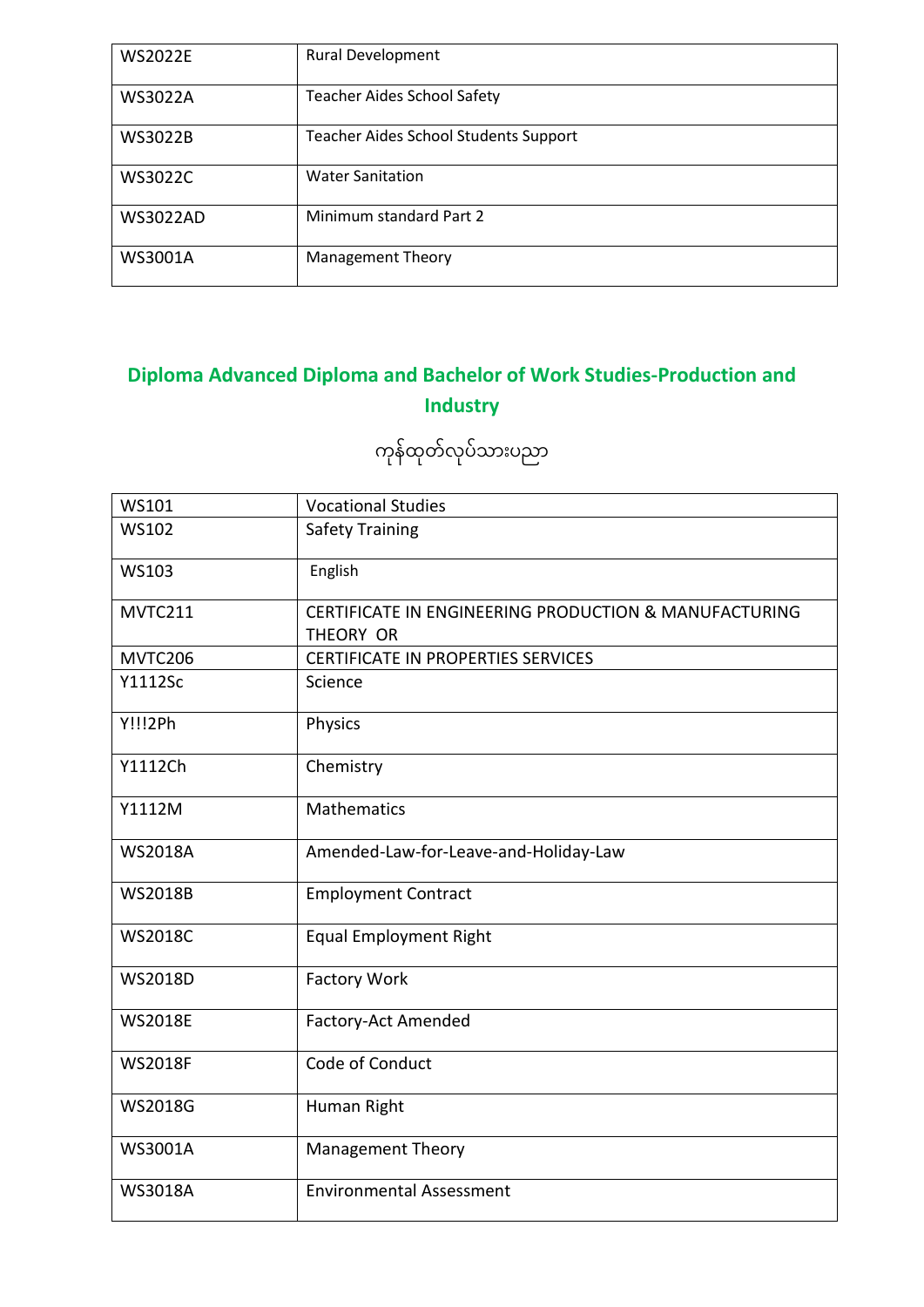| <b>WS3018B</b>  | Payment Laws                  |
|-----------------|-------------------------------|
| <b>WS3018BC</b> | Second-Dispute-Settlement-Law |
| WS3018D         | <b>Worker Compensation</b>    |
| <b>WS3018E</b>  | Shop and Office Place Law     |
| <b>WS3018F</b>  | <b>Social Security Rule</b>   |

#### **Diploma Advanced Diploma and Bachelor of Work Studies-Visual Arts and Crafts**

လက်မှုအနုံပညာ

| WS101          | <b>Vocational Studies</b> |
|----------------|---------------------------|
| <b>WS102</b>   | <b>Safety Training</b>    |
| WS103          | English                   |
| ADMEC203       | Design and Technology     |
| <b>WS2024A</b> | <b>Works of Painters</b>  |
| <b>WS2024B</b> | Photography               |
| <b>WS2024C</b> | Kinds of Crafts           |
| WS3001A        | <b>Management Theory</b>  |
| WS3001B        | Project                   |
| WS3001C        | <b>Work Experience</b>    |
|                |                           |
|                |                           |
|                |                           |

## **Diploma Advanced Diploma and Bachelor of Work Studies -Screen Media**

# သတင်းနှင့်ရှပ်သံပညာ

| WS101          | <b>Vocational Studies</b>              |
|----------------|----------------------------------------|
| WS102          | <b>Safety Training</b>                 |
|                |                                        |
| WS103          | English                                |
|                |                                        |
| MVTC205        | <b>CERTIFICTE IN COMMUNITY SERVICE</b> |
| <b>WS2025A</b> | News Paper, Film and Video Part 1      |
| <b>WS2025B</b> | Film and video Part 2                  |